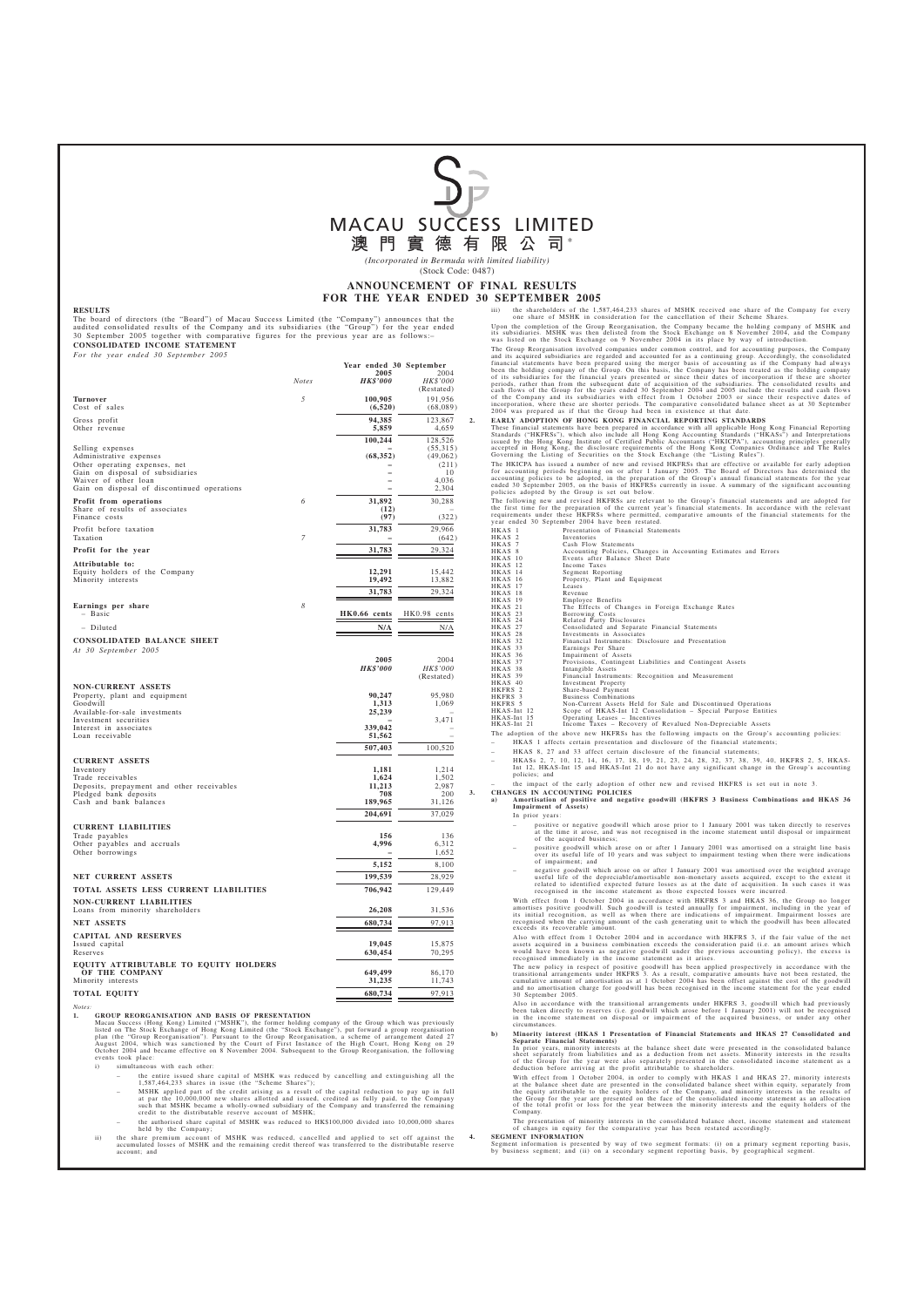The Group's operating businesses are structured and management separately, according to the nature of their<br>operations and the products and services provided. Each of the Group's business segment represents a strategic<br>bus

- cruise leasing and management business;
- b) travel business;
- c) construction services (discontinued); and<br>d) retail business (discontinued).
- retail business (discontinued).
- **a) Business segments** The following tables present revenue, results and certain assets, liabilities and expenditure information for the Group's business segments.

|                                                                | For the year ended 30 September 2005                   |                                  |                                 |
|----------------------------------------------------------------|--------------------------------------------------------|----------------------------------|---------------------------------|
|                                                                | Continuing operations                                  |                                  |                                 |
|                                                                | Cruise<br>leasing and<br>management<br><b>HK\$'000</b> | <b>Travel</b><br><b>HK\$'000</b> | Consolidated<br><b>HK\$'000</b> |
| Revenue                                                        |                                                        |                                  |                                 |
| Turnover<br>Other revenue                                      | 95,382<br>12                                           | 5,523<br>42                      | 100,905<br>54                   |
| Total revenue                                                  | 95,394                                                 | 5,565                            | 100,959                         |
|                                                                |                                                        |                                  |                                 |
| <b>Results</b><br>Segment results                              | 43,413                                                 | (789)                            | 42,624                          |
| Unallocated corporate income<br>Unallocated corporate expenses |                                                        |                                  | 5,805<br>(16, 537)              |
| Profit from operations                                         |                                                        |                                  | 31,892                          |
| Share of results of associates                                 |                                                        |                                  | (12)                            |
| Finance costs                                                  |                                                        |                                  | (97)                            |
| Profit before taxation<br>Taxation                             |                                                        |                                  | 31,783                          |
| Profit for the year<br>Minority interests                      |                                                        |                                  | 31,783<br>(19, 492)             |
| Profit attributable to equity holders of the Company           |                                                        |                                  | 12.291                          |
| <b>Balance Sheet</b>                                           |                                                        |                                  |                                 |
| Assets<br>Segment assets                                       | 131,909                                                | 924                              | 132,833                         |
| Unallocated assets                                             |                                                        |                                  | 579,261                         |
| Consolidated total assets                                      |                                                        |                                  | 712,094                         |
| Liabilities<br>Segment liabilities                             | 28,901                                                 | 208                              | 29,109                          |
| Unallocated liabilities                                        |                                                        |                                  | 2,251                           |
| Consolidated total liabilities                                 |                                                        |                                  | 31,360                          |

|                                                           |                                                        | Continuing operations            |                                |                                 |  |  |
|-----------------------------------------------------------|--------------------------------------------------------|----------------------------------|--------------------------------|---------------------------------|--|--|
|                                                           | Cruise<br>leasing and<br>management<br><b>HK\$'000</b> | <b>Travel</b><br><b>HK\$'000</b> | Unallocated<br><b>HK\$'000</b> | Consolidated<br><b>HK\$'000</b> |  |  |
| Other information:<br>Depreciation<br>Capital expenditure | 5,781<br>397                                           | 21<br>n                          | 672<br>338                     | 6.474<br>741                    |  |  |
| Group                                                     | Eas the veas ended 20 Centember 2004                   |                                  |                                |                                 |  |  |

|                                                                                            |                                                 |                       |                      | гот тие усаг сносо эт эсргенност 2004 |                         |                      |                            |
|--------------------------------------------------------------------------------------------|-------------------------------------------------|-----------------------|----------------------|---------------------------------------|-------------------------|----------------------|----------------------------|
|                                                                                            |                                                 | Continuing operations |                      |                                       | Discontinued operations |                      |                            |
|                                                                                            | Cruise<br>leasing and<br>management<br>HK\$'000 | Travel<br>HK\$'000    | Subtotal<br>HK\$'000 | Construction<br>services<br>HK\$'000  | Retail<br>HK\$'000      | Subtotal<br>HK\$'000 | Consolidated<br>HK\$'000   |
| Revenue<br>Turnover<br>Other revenue                                                       | 57,753<br>3                                     | 3.811<br>2            | 61.564<br>5          | 25,047<br>7                           | 105.345<br>433          | 130.392<br>440       | 191.956<br>445             |
| Total revenue                                                                              | 57,756                                          | 3,813                 | 61,569               | 25,054                                | 105,778                 | 130,832              | 192,401                    |
| <b>Results</b><br>Segment results                                                          | 28,158                                          | (605)                 | 27,553               | 85                                    | 6,194                   | 6,279                | 33.832                     |
| Unallocated corporate income<br>Unallocated corporate expenses<br>Amortisation of goodwill |                                                 |                       |                      |                                       |                         |                      | 4,214<br>(7, 547)<br>(211) |
| Profit from operations<br>Finance costs                                                    |                                                 |                       |                      |                                       |                         |                      | 30.288<br>(322)            |
| Profit before taxation<br>Taxation                                                         |                                                 |                       |                      |                                       |                         |                      | 29,966<br>(642)            |
| Profit for the year<br>Minority interests                                                  |                                                 |                       |                      |                                       |                         |                      | 29,324<br>(13,882)         |
| Profit attributable to equity<br>holders of the Company                                    |                                                 |                       |                      |                                       |                         |                      | 15,442                     |
| <b>Balance</b> sheet                                                                       |                                                 |                       |                      |                                       |                         |                      |                            |
| Assets<br>Segment assets<br>Unallocated assets                                             | 100,469                                         | 1.007                 | 101,476<br>36,073    |                                       |                         |                      | 101.476<br>36,073          |
| Consolidated total assets                                                                  |                                                 |                       | 137.549              |                                       |                         |                      | 137,549                    |
| <b>Liabilities</b><br>Segment liabilities<br>Unallocated liabilities                       | 35,825                                          | 138                   | 35,963<br>3,673      |                                       |                         |                      | 35.963<br>3,673            |
| Consolidated total liabilities                                                             |                                                 |                       | 39,636               |                                       |                         |                      | 39,636                     |
|                                                                                            |                                                 |                       |                      | For the year ended 30 September 2004  |                         |                      |                            |
|                                                                                            |                                                 | Continuing operations |                      |                                       | Discontinued operations |                      |                            |
|                                                                                            | Cruise                                          |                       |                      |                                       |                         |                      |                            |

|                          | Cruise<br>leasing and<br>management<br>HK\$'000 | Travel<br>HK\$'000 | Unallocated<br>HK\$'000  | Subtotal<br>HK\$'000 | Construction<br>services<br><b>HK\$'000</b> | Retail<br><b>HK\$'000</b> | HK\$'000 | Subtotal Consolidated<br><b>HKS'000</b> |
|--------------------------|-------------------------------------------------|--------------------|--------------------------|----------------------|---------------------------------------------|---------------------------|----------|-----------------------------------------|
| Other information        |                                                 |                    |                          |                      |                                             |                           |          |                                         |
| Depreciation             | 4.088                                           | 14                 | 605                      | 4.707                | 198                                         | 443                       | 641      | 5,348                                   |
| Amortisation of goodwill | 66                                              | -                  | $\overline{\phantom{0}}$ | 66                   | -                                           | 145                       | 145      | 211                                     |
| Capital expenditure      | 96,062                                          | 99                 | 303                      | 96,464               | 86                                          | -                         | 86       | 96.550                                  |
| Note:                    |                                                 |                    |                          |                      |                                             |                           |          |                                         |

On 10 March 2004, Capture Success Limited, a subsidiary of the Group, entered into an agreement<br>to acquire the entire issued share capital of Hover Management Limited ("Hover"), a company<br>incorporated in Hong Kong for a co

**b) Geographical segments** The following tables present revenue, results and certain assets, liabilities and expenditure information for the Group's geographical segments.

**For the year ended 30 September 2005 Continuing operations South China Sea, other than in Hong Kong Hong Kong Consolidated** *HK\$'000 HK\$'000 HK\$'000* Segment revenue: Turnover **95,382 5,523 100,905** Segment results<br>
Turnover excels<br>
Segment results **43,413** (789) 42,624<br> **42,624** Segment assets **184,491 527,603 712,094** Capital expenditure **397 344 741**

|    |                                                                                |                                  | For the year ended 30 September 2004 |                         |                             |                              |                          |  |  |
|----|--------------------------------------------------------------------------------|----------------------------------|--------------------------------------|-------------------------|-----------------------------|------------------------------|--------------------------|--|--|
|    |                                                                                |                                  | Continuing operations                |                         |                             | Discontinued<br>operations   |                          |  |  |
|    |                                                                                | South China Sea,<br>in Hong Kong | other than<br><b>HK\$'000</b>        | Hong Kong<br>HK\$'000   | Subtotal<br><b>HK\$'000</b> | Hong Kong<br><b>HK\$'000</b> | Consolidated<br>HK\$'000 |  |  |
|    | Segment revenue:                                                               |                                  |                                      |                         |                             |                              |                          |  |  |
|    | Turnover                                                                       |                                  | 57,753                               | 3,811                   | 61,564                      | 130,392                      | 191,956                  |  |  |
|    | Segment results                                                                |                                  | 28,158                               | (605)                   | 27,553                      | 6,279                        | 33,832                   |  |  |
|    | Segment assets                                                                 |                                  | 100,469                              | 37,080                  | 137,549                     |                              | 137,549                  |  |  |
|    | Capital expenditure                                                            |                                  | 96,062                               | 402                     | 96,464                      | 86                           | 96,550                   |  |  |
| 5. | <b>TURNOVER</b><br>The analysis of the Group's turnover is as follows:         |                                  |                                      |                         |                             |                              |                          |  |  |
|    |                                                                                | Continuing operations            |                                      |                         | Discontinued operations     |                              | Consolidated             |  |  |
|    |                                                                                | 2005<br><b>HK\$'000</b>          | 2004<br>HK\$'000                     | 2005<br><b>HK\$'000</b> | 2004<br>HK\$'000            | 2005<br><b>HK\$'000</b>      | 2004<br>HK\$'000         |  |  |
|    | Turnover                                                                       |                                  |                                      |                         |                             |                              |                          |  |  |
|    | Cruise leasing and management<br>fee income<br>Travel agent service fee income | 95,382<br>5,523                  | 57,753<br>3,811                      |                         |                             | 95,382<br>5,523              | 57,753<br>3,811          |  |  |
|    | Construction, equipment rental and<br>services income                          | -                                |                                      |                         | 25,047                      |                              | 25,047                   |  |  |

services income **–** – **–** 25,047 **–** 25,047 Retail business **–** – **–** 105,345 **–** 105,345

**100,905** 61,564 **–** 130,392 **100,905** 191,956

**Group**

## **6. PROFIT FROM OPERATIONS**

|                                                                             |                         | Continuing operations |                         | Discontinued operations |                         | Consolidated     |  |
|-----------------------------------------------------------------------------|-------------------------|-----------------------|-------------------------|-------------------------|-------------------------|------------------|--|
|                                                                             | 2005<br><b>HK\$'000</b> | 2004<br>HK\$'000      | 2005<br><b>HK\$'000</b> | 2004<br>HK\$'000        | 2005<br><b>HK\$'000</b> | 2004<br>HK\$'000 |  |
| Amortisation of goodwill                                                    |                         | 66                    |                         | 145                     |                         | 211              |  |
| Auditors' remuneration                                                      | 518                     | 436                   |                         | 42                      | 518                     | 478              |  |
| Depreciation:                                                               |                         |                       |                         |                         |                         |                  |  |
| Owned fixed assets                                                          | 6.474                   | 4.707                 |                         | 641                     | 6,474                   | 5.348            |  |
| Operating lease rentals:                                                    |                         |                       |                         |                         |                         |                  |  |
| Land and buildings                                                          | 1.385                   | 813                   |                         | 850                     | 1.385                   | 1.663            |  |
| Plant and machinery                                                         | 12                      |                       |                         | 53                      | 12                      | 53               |  |
| Provision for other receivables                                             |                         |                       |                         | 335                     |                         | 335              |  |
| Exchange gain                                                               | (15)                    | (208)                 |                         |                         | (15)                    | (208)            |  |
| Staff costs (including contribution of<br>retirement scheme of HK\$408,000) |                         |                       |                         |                         |                         |                  |  |
| (2004: HK\$339,000)                                                         | 27,384                  | 16.321                |                         | 2.429                   | 27.384                  | 18.750           |  |

# **7. TAXATION**

IT of taxation charged to the consolidated income statement represents:

|                                                   | 2005<br><b>HK\$'000</b> | 2004<br><b>HK\$'000</b> |
|---------------------------------------------------|-------------------------|-------------------------|
| Hong Kong Profits Tax                             |                         |                         |
| - Charge for the year                             |                         | 681                     |
| Deferred taxation relating to the origination and |                         |                         |
| reversal of temporary differences                 |                         | (39)                    |
|                                                   |                         | 642                     |

**8.** EARNINGS PER SHARE<br>The calculation of basic earnings per share is based on the profit for the year attributable to equity holders<br>of the Company of approximately HK\$12,291,000 (2004: HK\$15,442,000) and on the weighted

There was no dilution effect on the basic earnings per share for the year ended 30 September 2005 and 30 September 2004 respectively as there were no dilutive instruments outstanding during both years.

**9. COMPARATIVE AMOUNTS**

As further explained in notes 2 and 3 to the announcement, due to the early adoption of HKFRSs during<br>the year, the accounting treatment and presentation of certain items and balances in the financial statements<br>have been presentation.

# **RESULTS FOR THE YEAR**

### **Results**

The total turnover of the Group for the year ended 30 September 2005 was approximately HK\$100.9 million (2004: approximately HK\$192.0 million). The decrease in total turnover was mainly due to the disposal of certain non-c

The Group's dedication and efforts proved to be successful as our core business demonstrated strong<br>and steady growth during the year under review. Turnover from our core business was approximately<br>HK\$100.9 million, repres HK\$61.6 million).

Profit attributable to equity holders of the Company amounted to approximately HK\$12.3 million,<br>representing a decrease of 20.1% as compared to that of last year (2004: approximately HK\$15.4 is<br>million). Profit after tax o **Dividend**

The directors do not recommend the payment of any dividends in respect of the year ended 30 September 2005 (2004: Nil).

### **Business Review** *Cruise Business*

During the year under review, the cruise business remained the principal revenue contributor for the Group and continued to generate a stable income stream with steady growth. The leasing and management of the cruise, M.V.

Not only did it contribute a stable income to the Group but the cruise business also provided tremendous synergy to its business and is a key part of our strategy to develop the gaming and entertainment-related business.

#### *Travel Business*

The travel business recorded a turnover of approximately HK\$5.5 million during the year under review, representing an increase of 44.7% (2004: approximately HK\$3.8 million), and accounted for 5.5% of the total turnover. A

Though being a smaller piece of business within the Group, it is the Group's strategy of continuing<br>development of travel business as a unique platform to provide professional travel services to high-<br>end customers and att

### *Others King Seiner Loan Arrangement*

Through a loan agreement of HK\$50 million and an option deed signed by an indirect wholly-owned<br>subsidiary of the Company, Joyspirit Investments Limited ("Joyspirit") with King Seiner Palace<br>Promotor De Jogos, Limitada ("K